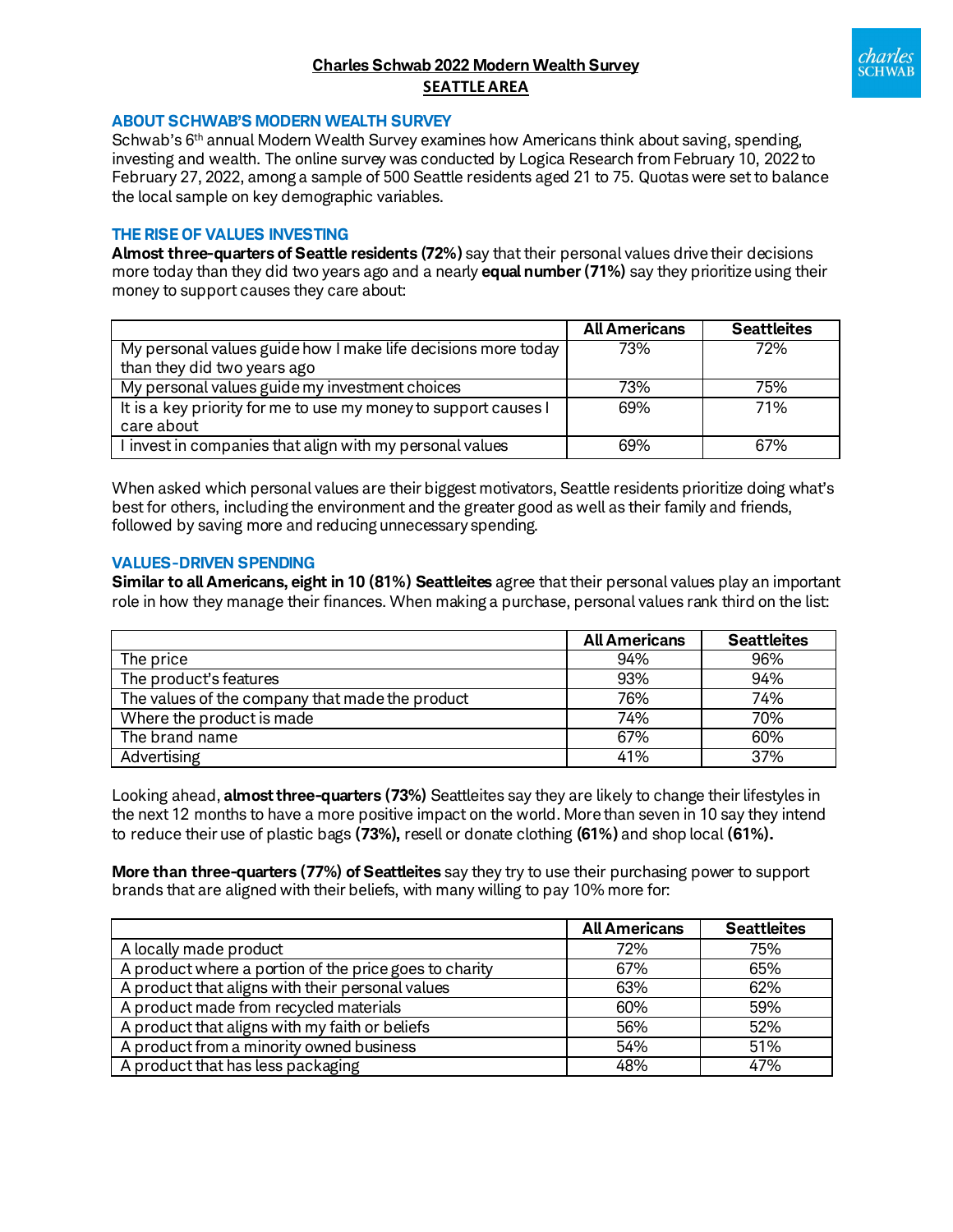

# **Charles Schwab 2022 Modern Wealth Survey SEATTLE AREA**

## **VALUES-DRIVEN INVESTING**

**Three-quarters (75%)** of Seattle investors agree that their values guide their investment choices, with the following factors influencing investing decisions, among others:

|                                                                            | <b>All Americans</b> | <b>Seattleites</b> |
|----------------------------------------------------------------------------|----------------------|--------------------|
| Company performance                                                        | 96%                  | 95%                |
| <b>Risk</b>                                                                | 94%                  | 92%                |
| <b>Stock Price</b>                                                         | 93%                  | 90%                |
| Company reputation                                                         | 91%                  | 90%                |
| The expected dividends                                                     | 92%                  | 88%                |
| Diversification, how the fund or company fits into my overall<br>portfolio | 90%                  | 87%                |
| Corporate values                                                           | 81%                  | 81%                |
| The sector or the industry                                                 | 86%                  | 79%                |
| How the company treats its employees                                       | 81%                  | 79%                |

## **PRIORITIZING VALUES IN THE WORKPLACE**

**Similar to all Americans, nearly nine in 10 (89%) Seattle-based workers** say that it is important for them to feel fulfilled by their work:

|                                                           | <b>All Americans</b> | <b>Seattleites</b> |
|-----------------------------------------------------------|----------------------|--------------------|
| It is important to me to be fulfilled by my work          | 89%                  | 89%                |
| Having colleagues and co-workers who respect my personal  | 85%                  | 86%                |
| values is important to me                                 |                      |                    |
| My personal values guide how I manage my career           | 84%                  | 85%                |
| I chose my career path based on my personal values and    | 74%                  | 73%                |
| affinities                                                |                      |                    |
| I chose my employer based on their values                 | 63%                  | 65%                |
| I would work for a lower salary for a company that better | 59%                  | 55%                |
| represents my personal values or interests                |                      |                    |
| My work defines who I am                                  | 56%                  | 52%                |

When looking at the factors that influence Seattle workers' decisions when it comes to selecting a new job, salary and work life balance are the top factors. Sharing similar values is higher than job title. Other influential factors include:

|                                                            | <b>All Americans</b> | <b>Seattleites</b> |
|------------------------------------------------------------|----------------------|--------------------|
| The salary                                                 | 93%                  | 93%                |
| Work life balance                                          | 93%                  | 93%                |
| The hours                                                  | 92%                  | 92%                |
| The employee benefits (Healthcare, $401(k), $ )            | 89%                  | 90%                |
| The flexibility of where I work (office, home, anywhere)   | 87%                  | 86%                |
| Opportunity for advancement                                | 84%                  | 84%                |
| The company's values/mission align with my personal values | 83%                  | 84%                |
| Working with people who share my values                    | 78%                  | 80%                |
| The stock options or equity compensation                   | 63%                  | 55%                |
| The job title                                              | 54%                  | 49%                |